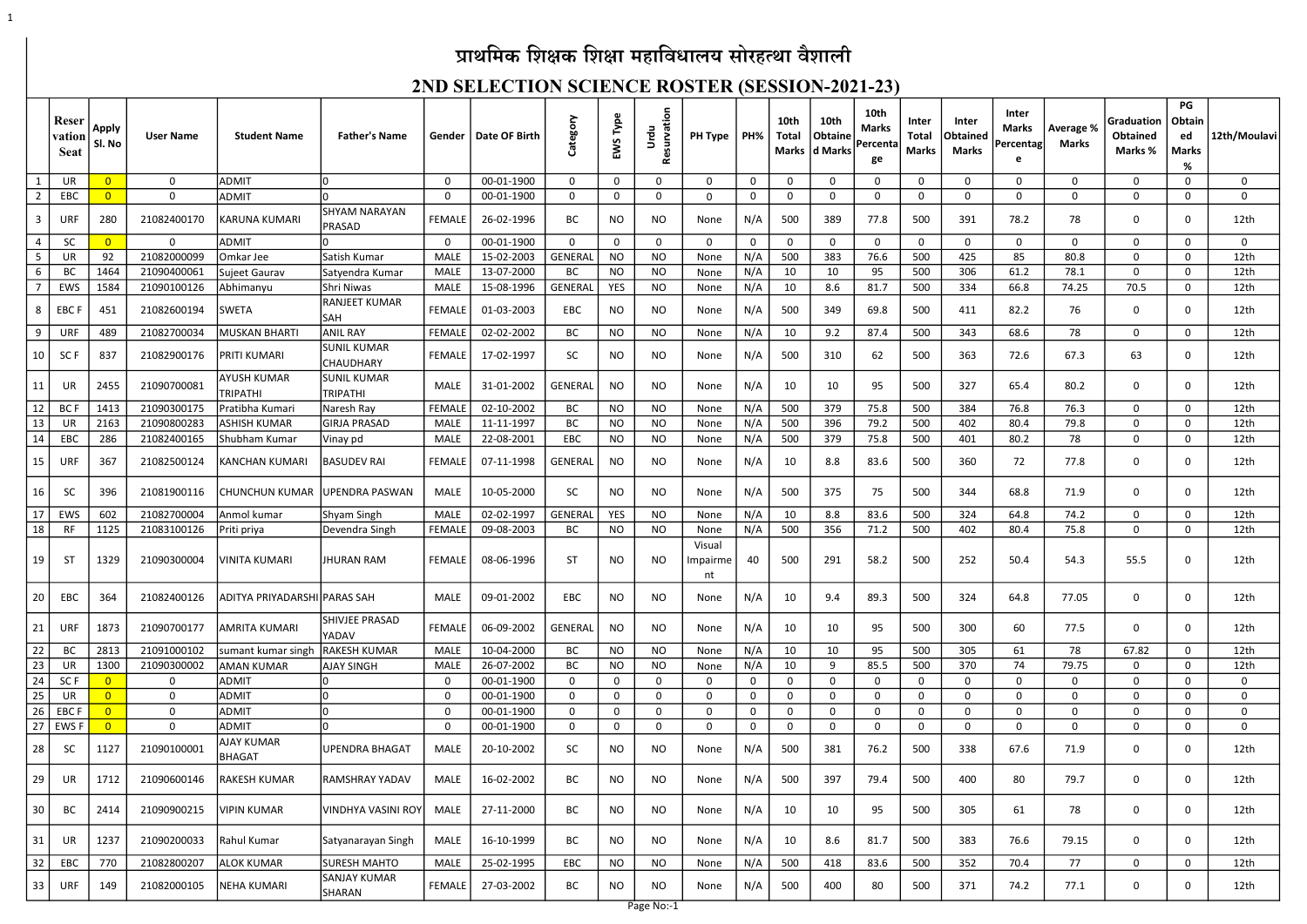# प्राथमिक शिक्षक शिक्षा महाविधालय सोरहत्था वैशाली

2

#### 2ND SELECTION SCIENCE ROSTER (SESSION-2021-23)

|    | Reser<br>vation<br><b>Seat</b> | <b>Apply</b><br>Sl. No | <b>User Name</b> | <b>Student Name</b>          | <b>Father's Name</b>             | Gender        | Date OF Birth | Category       | EWS Type     | Resurvation<br>Urdu | PH Type                  | PH%            | 10th<br>Total | 10th<br><b>Obtaine</b><br>Marks d Marks | 10th<br><b>Marks</b><br>Percenta<br>ge | Inter<br><b>Total</b><br><b>Marks</b> | Inter<br><b>Obtained</b><br>Marks | <b>Inter</b><br>Marks<br>Percentag<br>e | Average %<br><b>Marks</b> | Graduation<br>Obtained<br>Marks % | PG<br>Obtain<br>ed<br><b>Marks</b><br>$\%$ | 12th/Moulavi |
|----|--------------------------------|------------------------|------------------|------------------------------|----------------------------------|---------------|---------------|----------------|--------------|---------------------|--------------------------|----------------|---------------|-----------------------------------------|----------------------------------------|---------------------------------------|-----------------------------------|-----------------------------------------|---------------------------|-----------------------------------|--------------------------------------------|--------------|
| 34 | <b>SC</b>                      | $\overline{0}$         | $\mathbf 0$      | <b>ADMIT</b>                 |                                  | 0             | 00-01-1900    | $\mathbf 0$    | $\mathbf 0$  | 0                   | $\Omega$                 | $\mathbf 0$    | 0             | 0                                       | 0                                      | 0                                     | 0                                 | 0                                       | 0                         | 0                                 | 0                                          | $\mathbf 0$  |
| 35 | UR                             | 2727                   | 21091000012      | <b>SHADAN ALAM</b>           | MAHBOOB ALAM                     | MALE          | 18-05-2000    | <b>GENERAL</b> | <b>NO</b>    | NO.                 | None                     | N/A            | 10            | 10                                      | 95                                     | 500                                   | 315                               | 63                                      | 79                        | $\mathbf 0$                       | 0                                          | 12th         |
| 36 | EB <sub>C</sub>                | 1841                   | 21090500078      | Vikas kumar                  | <b>ZAFAR</b><br>Dharmendra Sahni | <b>MALE</b>   | 20-01-2001    | EBC            | <b>NO</b>    | NO                  | None                     | $\mathbf 0$    | 500           | 398                                     | 79.6                                   | 500                                   | 371                               | 74.2                                    | 76.9                      | 0                                 | 0                                          | 12th         |
| 37 | EWS                            | $\overline{0}$         | $\mathbf 0$      | <b>ADMIT</b>                 |                                  | $\Omega$      | 00-01-1900    | $\Omega$       | $\mathbf{0}$ | 0                   | U                        | $\mathbf{0}$   | $\Omega$      | $\Omega$                                | $\Omega$                               | 0                                     | $\mathbf 0$                       | $\mathbf 0$                             | 0                         | 0                                 | $\Omega$                                   | $\mathbf 0$  |
| 38 | BC F                           | 763                    | 21082900238      | NIDHI KUMARI                 | <b>INDRAJEET KUMAR</b>           | <b>FEMALE</b> | 16-04-2002    | BC             | <b>NO</b>    | NO.                 | None                     | N/A            | 500           | 337                                     | 67.4                                   | 500                                   | 423                               | 84.6                                    | 76                        | 0                                 | 0                                          | 12th         |
| 39 | URF                            | 169                    | 21082300118      | BEBY KUMARI                  | <b>VISHUN CHAUDHAR</b>           | <b>FEMALE</b> | 16-04-2003    | BC             | <b>NO</b>    | NO.                 | None                     | N/A            | 500           | 363                                     | 72.6                                   | 500                                   | 406                               | 81.2                                    | 76.9                      | $\mathbf 0$                       | $\mathbf 0$                                | 12th         |
| 40 | SC <sub>F</sub>                |                        | $\mathbf 0$      | <b>ADMIT</b>                 |                                  | 0             | 00-01-1900    | 0              | $\mathbf 0$  | 0                   |                          | 0              | 0             | 0                                       | 0                                      | $\Omega$                              | $\mathbf 0$                       | 0                                       | 0                         | 0                                 | $\Omega$                                   | $\mathbf 0$  |
| 41 | UR                             | 413                    | 21082100022      | RAVI RANJAN<br><b>KUMAR</b>  | SURENDRA KUMAR                   | MALE          | 29-08-2002    | BC             | NO           | NO                  | None                     | N/A            | 10            | 10                                      | 95                                     | 500                                   | 314                               | 62.8                                    | 78.9                      | 0                                 | 0                                          | 12th         |
| 42 | <b>EBC F</b>                   | 1780                   | 21083100015      | YASMIN KAUSHAR               | <b>MD MUZAFFAR</b><br>ALAM       | <b>FEMALE</b> | 10-03-2003    | EBC            | <b>NO</b>    | NO                  | None                     | N/A            | 500           | 358                                     | 71.6                                   | 500                                   | 390                               | 78                                      | 74.8                      | $\mathbf 0$                       | 0                                          | 12th         |
| 43 | UR                             | 1092                   | 21090100082      | Shabnam                      | Surinder Rai                     | <b>FEMALE</b> | 10-11-1992    | <b>GENERAL</b> | <b>NO</b>    | <b>NO</b>           | None                     | N/A            | 10            | 8.6                                     | 81.7                                   | 500                                   | 377                               | 75.4                                    | 78.55                     | 75                                | $\Omega$                                   | 12th         |
| 44 | UR                             | 1260                   | 21090100098      | Gaurav Kumar                 | Shiv Shankar<br>Chaudhary        | <b>MALE</b>   | 01-03-1999    | <b>GENERAL</b> | <b>NO</b>    | NO.                 | None                     | N/A            | 10            | 9.6                                     | 91.2                                   | 500                                   | 329                               | 65.8                                    | 78.5                      | 0                                 | 0                                          | 12th         |
| 45 | URF                            | $\Omega$               | $\mathbf{0}$     | <b>ADMIT</b>                 |                                  | $\Omega$      | 00-01-1900    | $\mathbf 0$    | $\mathbf 0$  | $\Omega$            | $\Omega$                 | $\mathbf 0$    | 0             | $\mathbf{0}$                            | $\Omega$                               | $\Omega$                              | $\mathbf{0}$                      | $\mathbf 0$                             | 0                         | $\mathbf{0}$                      | 0                                          | $\Omega$     |
| 46 | BC                             | 1376                   | 21090300032      | <b>ANCHIT KUMAR</b>          | <b>ARUN RAY</b>                  | <b>MALE</b>   | 12-08-1999    | BC             | NO.          | NO.                 | None                     | N/A            | -10           | 9.4                                     | 89.3                                   | 500                                   | 333                               | 66.6                                    | 77.95                     | $\mathbf 0$                       | 0                                          | 12th         |
| 47 | EWS                            | 1917                   | 21090600033      | JJJWAL RAJ                   | Ramakant Shukla                  | MALE          | 10-10-2001    | <b>GENERAL</b> | <b>YES</b>   | NO.                 | None                     | N/A            | 10            | 9.4                                     | 89.3                                   | 500                                   | 294                               | 58.8                                    | 74.05                     | 0                                 | $\Omega$                                   | 12th         |
| 48 | <b>SC</b>                      | $\overline{0}$         | $\mathbf 0$      | <b>ADMIT</b>                 |                                  | $\Omega$      | 00-01-1900    | $\mathbf 0$    | $\mathbf{0}$ | 0                   | U                        | $\mathbf 0$    | 0             | 0                                       | 0                                      | 0                                     | $\mathbf{0}$                      | $\mathbf{0}$                            | 0                         | 0                                 | $\Omega$                                   | $\mathbf 0$  |
| 49 | URF                            |                        | $\mathbf 0$      | ADMIT                        |                                  | $\Omega$      | 00-01-1900    | $\mathbf 0$    | 0            | $\Omega$            | $\Omega$                 | $\mathbf 0$    | $\Omega$      | $\Omega$                                | $\Omega$                               | $\Omega$                              | $\mathbf 0$                       | $\Omega$                                | $\mathbf{0}$              | $\mathbf 0$                       | $\Omega$                                   | $\mathbf 0$  |
| 50 | EBC                            | 1316                   | 21090200047      | <b>KISHAN KUMAR</b>          | <b>RAJU PRASAD</b>               | <b>MALE</b>   | 07-10-1997    | EBC            | <b>NO</b>    | NO                  | None                     | N/A            | 700           | 531                                     | 75.86                                  | 500                                   | 381                               | 76.2                                    | 76.03                     | $\mathbf 0$                       | $\Omega$                                   | 12th         |
| 51 | UR                             | 1248                   | 21090200101      | ANUJ KUMAR                   | <b>GANESH RAY</b>                | <b>MALE</b>   | 01-02-2002    | BC             | <b>NO</b>    | <b>NO</b>           | None                     | N/A            | 10            | 9.8                                     | 93.1                                   | 500                                   | 319                               | 63.8                                    | 78.45                     | 0                                 | $\Omega$                                   | 12th         |
| 52 | RF                             | 886                    | 21082800132      | SHABNAM                      | SUNIL KUMAR                      | <b>FEMALE</b> | 29-12-2002    | ВC             | NO           | NO                  | None                     | N/A            | 500           | 356                                     | 71.2                                   | 500                                   | 401                               | 80.2                                    | 75.7                      | 0                                 | $\Omega$                                   | 12th         |
| 53 | UR                             | 936                    | 21082400019      | Rajesh kumar                 | <b>RAMPRIT RAY</b>               | <b>MALE</b>   | 10-06-1998    | <b>BC</b>      | <b>NO</b>    | NO                  | None                     | N/A            | 10            | 9                                       | 85.5                                   | 500                                   | 356                               | 71.2                                    | 78.35                     | 0                                 | $\Omega$                                   | 12th         |
| 54 | EBC                            |                        | $\mathbf 0$      | ADMIT                        | 10.                              | 0             | 00-01-1900    | 0              | $\mathbf{0}$ | 0                   | 0                        | 0              | 0             | 0                                       | 0                                      | 0                                     | 0                                 | 0                                       | 0                         | 0                                 | $\mathbf 0$                                | 0            |
| 55 | URF                            | 511                    | 21082700070      | <b>SHALINI RANJAN</b>        | SANJEEV RANJAN<br><b>SINGH</b>   | FEMALE        | 23-09-2002    | GENERAL        | <b>NO</b>    | NO.                 | None                     | N/A            | 10            | 9                                       | 85.5                                   | 500                                   | 341                               | 68.2                                    | 76.85                     | 0                                 | 0                                          | 12th         |
| 56 | <b>SC</b>                      | 808                    | 21082800195      | PANKAJ RAJ                   | RAJMANGAL<br>PASWAN              | MALE          | 08-05-1999    | <b>SC</b>      | <b>NO</b>    | NO.                 | None                     | N/A            | 10            | 7                                       | 66.5                                   | 600                                   | 462                               | 77                                      | 71.75                     | 0                                 | $\mathbf 0$                                | 12th         |
| 57 | EWS                            |                        | $\overline{0}$   | ADMIT                        |                                  | 0             | 00-01-1900    | $\mathbf{0}$   | $\mathbf 0$  | $\mathbf 0$         |                          | 0              | 0             | $\mathbf{0}$                            | $\Omega$                               | $\mathbf 0$                           | $\mathbf{0}$                      | $\mathbf{0}$                            | 0                         | 0                                 | 0                                          | 0            |
| 58 | BC                             | 1766                   | 21090700001      | <b>SACHIN KUMAR</b>          | <b>ASHOK KUMAR</b>               | <b>MALE</b>   | 02-10-1993    | BC             | <b>NO</b>    | <b>NO</b>           | None                     | N/A            | 500           | 390                                     | 78                                     | 500                                   | 389                               | 77.8                                    | 77.9                      | 0                                 | $\mathbf 0$                                | 12th         |
| 59 | UR                             | $\overline{0}$         | $\overline{0}$   | <b>ADMIT</b>                 |                                  | $\mathbf 0$   | 00-01-1900    | 0              | $\mathbf 0$  | 0                   | $\Omega$                 | $\overline{0}$ | 0             | $\mathbf{0}$                            | $\mathbf{0}$                           | $\mathbf 0$                           | $\mathbf{0}$                      | $\mathbf{0}$                            | 0                         | 0                                 | $\mathbf 0$                                | $\mathbf 0$  |
| 60 | <b>EBCF</b>                    | 825                    | 21082900066      | <b>ANJALI KUMARI</b>         | <b>AKHILESH KUMAR</b>            | <b>FEMALE</b> | 10-01-2003    | EBC            | <b>NO</b>    | NO                  | None                     | N/A            | 500           | 330                                     | 66                                     | 500                                   | 417                               | 83.4                                    | 74.7                      | 0                                 | 0                                          | 12th         |
| 61 | <b>URF</b>                     | 2290                   | 21090900071      | KAVYA KUMARI                 | <b>RANJEET KUMAR</b>             | <b>FEMALE</b> | 05-08-2003    | BC             | <b>NO</b>    | <b>NO</b>           | None                     | N/A            | 600           | 455                                     | 75.83                                  | 600                                   | 466                               | 77.67                                   | 76.75                     | 0                                 | 0                                          | 12th         |
| 62 | SC F                           | 1256                   | 21083100102      | PRIYANKA KUMARI              | Anil kumar Ram                   | <b>FEMALE</b> | 31-07-1999    | SC.            | <b>NO</b>    | NO.                 | None                     | N/A            | 500           | 327                                     | 65.4                                   | 500                                   | 343                               | 68.6                                    | 67                        | 68.25                             | $\mathbf 0$                                | 12th         |
| 63 | UR                             | 2956                   | 21091000251      | <b>HARE KRISHNA</b><br>KUMAR | <b>SATYENDRA KUMAR</b>           | MALE          | 15-10-1995    | BC             | <b>NO</b>    | <b>NO</b>           | None                     | N/A            | 500           | 419                                     | 83.8                                   | 500                                   | 363                               | 72.6                                    | 78.2                      | $\mathbf 0$                       | 0                                          | 12th         |
| 64 | BC F                           | 1275                   | 21090200135      | <b>KANCHAN KUMARI</b>        | CHANDESHWAR RAY   FEMALE         |               | 07-03-1993    | BC             | <b>NO</b>    | NO                  | Visual<br>Impairme<br>nt | 50             | 500           | 287                                     | 57.4                                   | 500                                   | 300                               | 60                                      | 58.7                      | 65.12                             | 0                                          | 12th         |
| 65 | UR                             | 271                    | 21082400122      | AKASH KUMAR                  | <b>VINOD RAY</b>                 | MALE          | 07-12-2003    | BC             | <b>NO</b>    | NO                  | None                     | N/A            | 500           | 372                                     | 74.4                                   | 500                                   | 410                               | 82                                      | 78.2                      | 0                                 | 0                                          | 12th         |
| 66 | EBC                            | $\overline{0}$         | $\mathbf 0$      | <b>ADMIT</b>                 |                                  | $\Omega$      | 00-01-1900    | $\mathbf 0$    | $\mathbf 0$  | 0                   | $\Omega$                 | 0              | 0             | $\mathbf{0}$                            | $\mathbf{0}$                           | $\Omega$                              | $\mathbf{0}$                      | 0                                       | 0                         | $\mathbf 0$                       | 0                                          | $\mathbf 0$  |
|    | 67 EWS F                       | 370                    | 21082500091      | AKSHA SHARMA                 | <b>ANAND KISHOR</b>              | FEMALE        | 18-01-2000    | GENERAL        | YES          | <b>NO</b>           | None                     | N/A            | 10            | 9.6                                     | 91.2                                   | 500                                   | 282                               | 56.4                                    | 73.8                      | 0                                 | 0                                          | 12th         |

Page No:-2